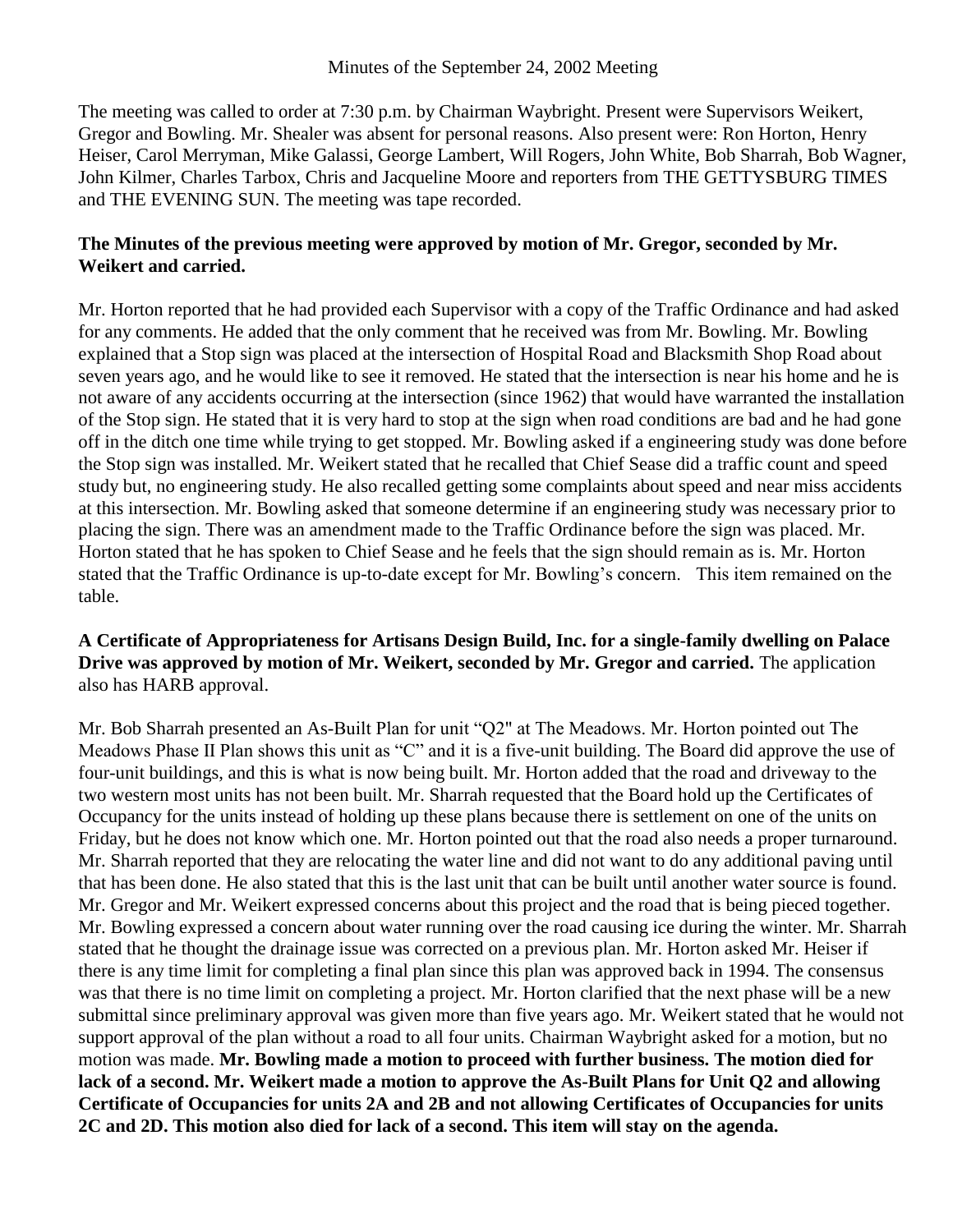Mr. Horton stated that the Charles Tarbox Plan is just a lot-addition subdivision which proposes the transfer of Lot 2, consisting of 8.467 acres, from Charles to Florence Tarbox. A Planning Waiver and Non-Building Declaration is included with the submission. Mr. Horton added that neither he, nor the Planning Commission had any problem with this plan, and he would recommend approval. **Mr. Gregor made a motion to approve the Plan and Planning Waiver, seconded by Mr. Weikert and carried.**

Mr. Will Rogers presented a Land Development Plan for a Coffee and Bagel Bar located on Route 97 south of Gettysburg Borough. Mr. Gregor asked if the conditions placed on Planning Commission approval have been met. Mr. Horton indicated that they have been met. He added that sewer disposal is being handled by a 2,000 gallon holding tank that was approved by the Township's S.E.O. Mr. Sharrah stated that laterals were put in out to the road in anticipation of having public water and sewer in the future should it become available. **Mr. Gregor made a motion to approve the plan, seconded by Mr. Bowling.** Mr. Weikert asked about the easement requested from the NPS. Mr. White stated that the easement shown on the plan is from the Jayjotti Corporation, not the NPS, and there can be no parking on the easement that the NPS acquired in the condemnation of the National Tower. The easement has been recorded and the book and page number has been noted on the plan. Mr. Weikert asked how much of the improvements have been completed. Mr. Rogers indicated that all of the improvements have been completed. **The motion carried**.

The next item on the agenda was a Final Plan and Planning Module for Greg Codori on Plank Road. The plan proposes the creation of Lot 2, consisting of 10.509 acres. The remainder, Lot 1, will consist of 4.177 acres and is improved with a dwelling and septic system. Mr. Weikert asked if Lot 1 would have sufficient area for another septic system if the existing system failed. Mr. Horton stated that the S.E.O. did indicate in the Planning Module, that the site is generally suitable for on-lot disposal. **Mr. Weikert made a motion to approve the Final Plan and Planning Module, seconded by Mr. Gregor and carried.** The plan will be signed when PaDEP's approval is received on the Planning Module.

Chairman Waybright spoke for the Douglas Lawver Final Plan. He stated that he was familiar with the situation and he explained that Ricky Lawver had to move his house after it flooded in 1996. When the house was moved, it was inadvertently placed over the property line and this plan corrects that by transferring 4,105 sq. ft. from Douglas to Ricky. **Mr. Gregor made a motion to approve the Final Plan and Planning Waiver, seconded by Mr. Bowling and carried.**

Mr. Robert Wagner presented a two-lot subdivision of a parcel that he owns on Pin Oak Lane. The plan proposes the creation of Lot A1, consisting of .626 acres, and Lot A, consisting of .514 acres. Lot A1 will be a building lot and Lot A will be conveyed to the adjoining property on which Mr. Wagner lives. An existing gas line prohibits the development of Lot A. The subject lot currently has a 15 foot wide panhandle fronting on Table Rock Road that this plan will eliminate. Mr. Sharrah stated that Mr. Horton's comments have not been addressed on the current plan, but he will have a revised plan to the Township by the time PaDEP's approval has been received on the Planning Module. **Mr. Gregor made a motion to approve the Final Plan and Planning Module, seconded by Mr. Bowling and carried.** The plan will not be signed until the Planning Module has been approved and the required notes have been added.

Jacqueline Moore presented a three-lot subdivision of her property on Knight Road. The plan creates Lot 1 consisting of 2.438 acres that is improved with her residence. Lot 2 consists of 1.947 acres and is intended to be a building lot sometime in the future. Lot 3 consists of 2.215 acres and will be built on by her son Chris. The Planning Commission approved the plan contingent upon the engineer's comments being addressed, driveway locations for each lot being shown and PaDEP's approval of the Planning Module. Mr. Moore reported that Lots 1 and 3 have existing driveways. The driveway for Lot 3 was previously approved by the Township and built to access an existing out-building. **Mr. Weikert made a motion to approve the Planning Module and Preliminary Plan contingent upon a Final Plan being submitted that has been revised to**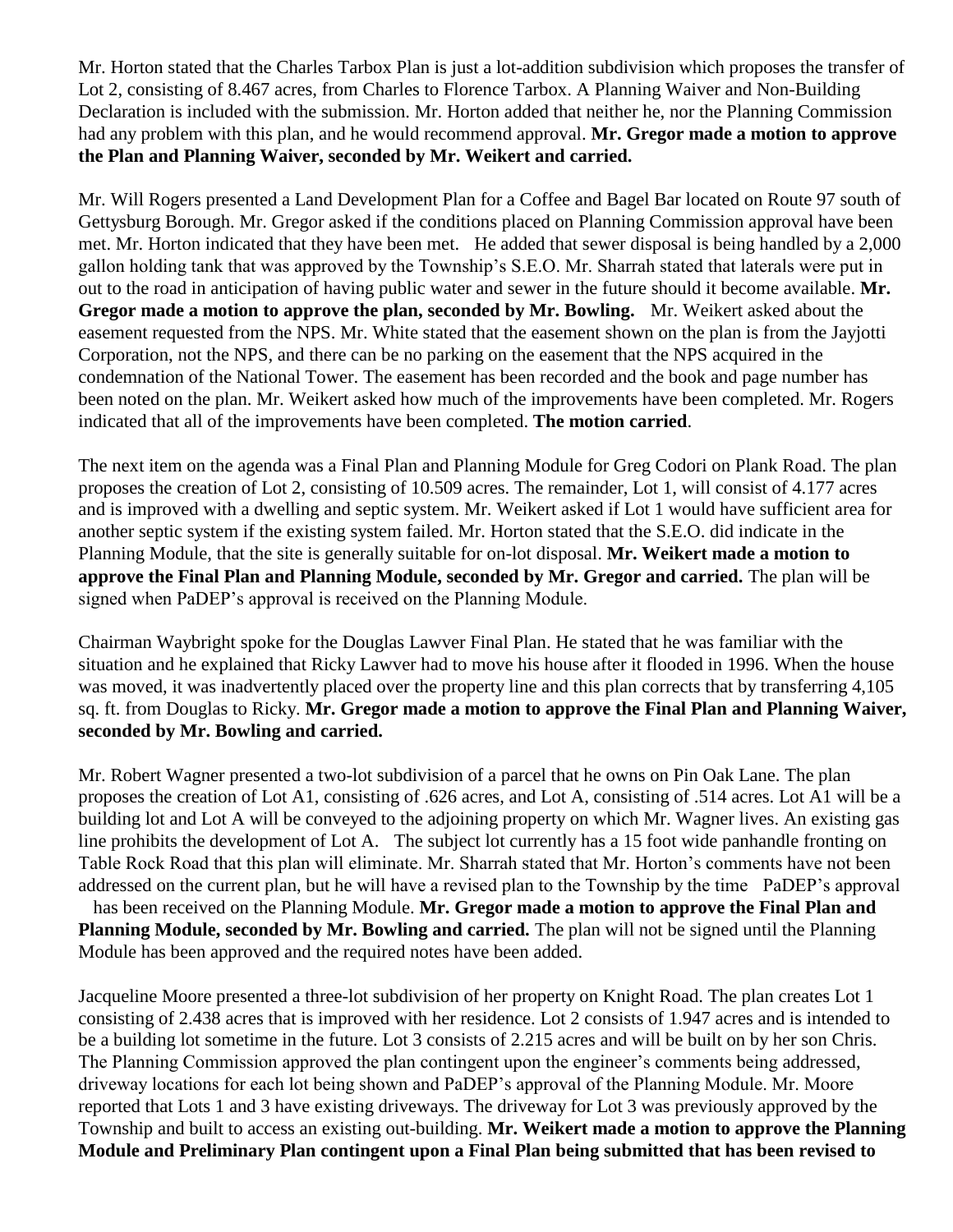## **address the engineer's comments and shows the driveway locations for each lot. The motion was seconded by Mr. Gregor and carried.**

Mr. Sharrah presented a Final Plan for Roselawn, Phase II on Table Rock Road and Pin Oak Lane. The plan is for units 9 through 14 and the units have Planning Module approval. The plan was approved by the Planning Commission contingent upon a note being added to the plan stating the date of preliminary approval. **Mr. Gregor made a motion to approve the Final Plan with the added note, seconded by Mr. Weikert and carried. Mr. Bowling abstained.**

Mr. Horton reported that he has been working with the North Gettysburg Shopping Center over safety and parking concerns with all of the new uses that are going in there. The plan is a result of a meeting on site with the owner's representative, and Mr. Horton stated that he feels that it is complete and a good job was done on the plan. He added that the owner has expressed a willingness to proceed with the improvements as soon as the Supervisors give their OK to the plan. **Mr. Gregor made a motion to approve the Land Use/Parking Inventory Exhibit for the North Gettysburg Shopping Center, seconded by Mr. Weikert and carried.**  The owner may now proceed with the improvements shown on the plan.

Mr. Marty Miller arrived at the meeting and requested that the Board take action on The Meadows As-Built Plan tonight because he has a settlement on Friday for a unit on the eastern side of the building. He stated that they are seeking subdivision approval so that meets and bounds can be done for the deeds. Mr. Weikert asked Mr. Miller what he knows about the completion of the street. Mr. Miller stated that they now have a product that is selling as fast as they can build them and they intend to finish the road all the way back to the cul-de-sac. He stated that they are currently working on a water line because they need an additional well before they can build any more units. Mr. Miller added that they can not build the road until they get approval for Phase III. Chairman Waybright confirmed that the Township will not plow snow past what has been dedicated to the Township. Mr. Miller stated that the HOA will take care of that because they have a contract with someone to plow the driveways now. **Mr. Weikert made a motion to approve the As-Built Plan for Unit Q2 of The Meadows, seconded by Mr. Gregor and carried.**

At 9:28 p.m., Chairman Waybright adjourned the regular meeting for an Executive Session to discuss a legal issue.

The meeting was reconvened at 9:47 p.m. by Chairman Waybright.

The Manager/Engineer's Report was reviewed. Mr. Bowling asked the status of the Buzz and Joan Wherley septic system. Mr. Horton reported that approval of their spray irrigation system included some testing requirements that the Wherley's have not complied with because it is a financial burden on them. Mr. Horton stated that he has met with the Wherleys and he has given them an amended agreement to review that reduces the required testing. He asked the Wherleys to attend the next meeting to get the Supervisors' approval on the amended agreement. Mr. Horton also reported that all of the money that was in accounts with PLGIT has been moved to Adams County National Bank because they were paying a little more interest. He also stated that he would like to move \$1,000.000.00 from the checking account to a Classic Money Market account to get a little better interest. Mr. Horton asked if the Board had discussed the amendments to the Subdivision and Land Development Ordinance with Mr. Heiser in Executive Session, and if so, he requested approval for Mr. Heiser to proceed with the advertisement of the proposed amendment. He added that the amendment has been forwarded to the County and Township Planning Commissions for their review and comment. **Mr. Weikert made a motion for preparations to be made for a legal advertisement for a public hearing to be held on October 22, 2002 for the proposed amendment to the Subdivision and Land Development Ordinance in regards to developers dedication or payment of a fee in lieu of, for park and recreational opportunities, seconded by Mr. Gregor and carried. Mr. Bowling abstained.**